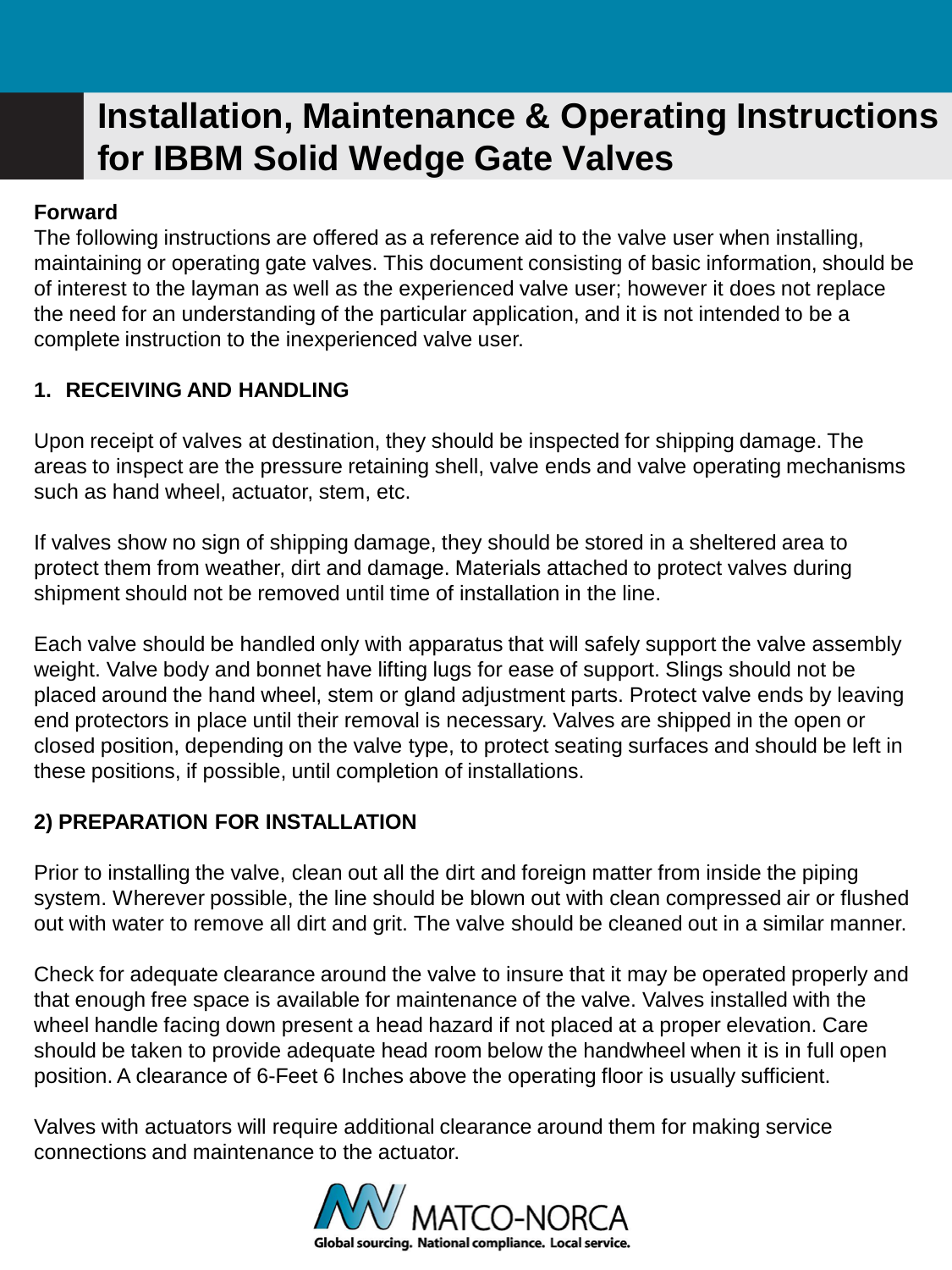### **3) PRECAUTIONS**

a) The valve body is a rugged structure but it is not intended to be a means of aligning improperly fitted pipe. Care must be taken to ensure that any stresses caused by improper alignment are relieved elsewhere in the piping system. Piping should be supported by hangers placed on either side of the valve and large heavy valves should be independently supported

b) The following general rules should be followed when installing the valve in the pipe line.

c) Handle valve only with apparatus that will adequately support it, using a safe and proper technique.

d) Install the valve using good piping practices as governed by the applicable code or specification.

e) Pipe Line and valve must be cleaned of all foreign water.

f) Flanged End Valves

- Do check and align pipe flanges. Use proper type and size fasteners.
- Do use a proper type and size gasket use 1/8" hick full face grade 1 rubber gasket.

• Do not attempt to fit two flanges that are not alike together. Plain face with plain face or raised face with raised face are the proper procedure. Bolting together flanges of two different materials requires special instructions. Refer to engineering section of manufacturers catalog.

• Do not tighten bolts in rotation: They must be tightened in a crossover pattern to load the bolts evenly.

#### **4) POST INSTALLATION**

- a) After installation of the valve, and prior to start up, the line should be flushed or blown out to remove dirt and foreign objects that may have accumulated since installation.
- b) Check for tightness of body/bonnet joint and adjustment of packing gland.

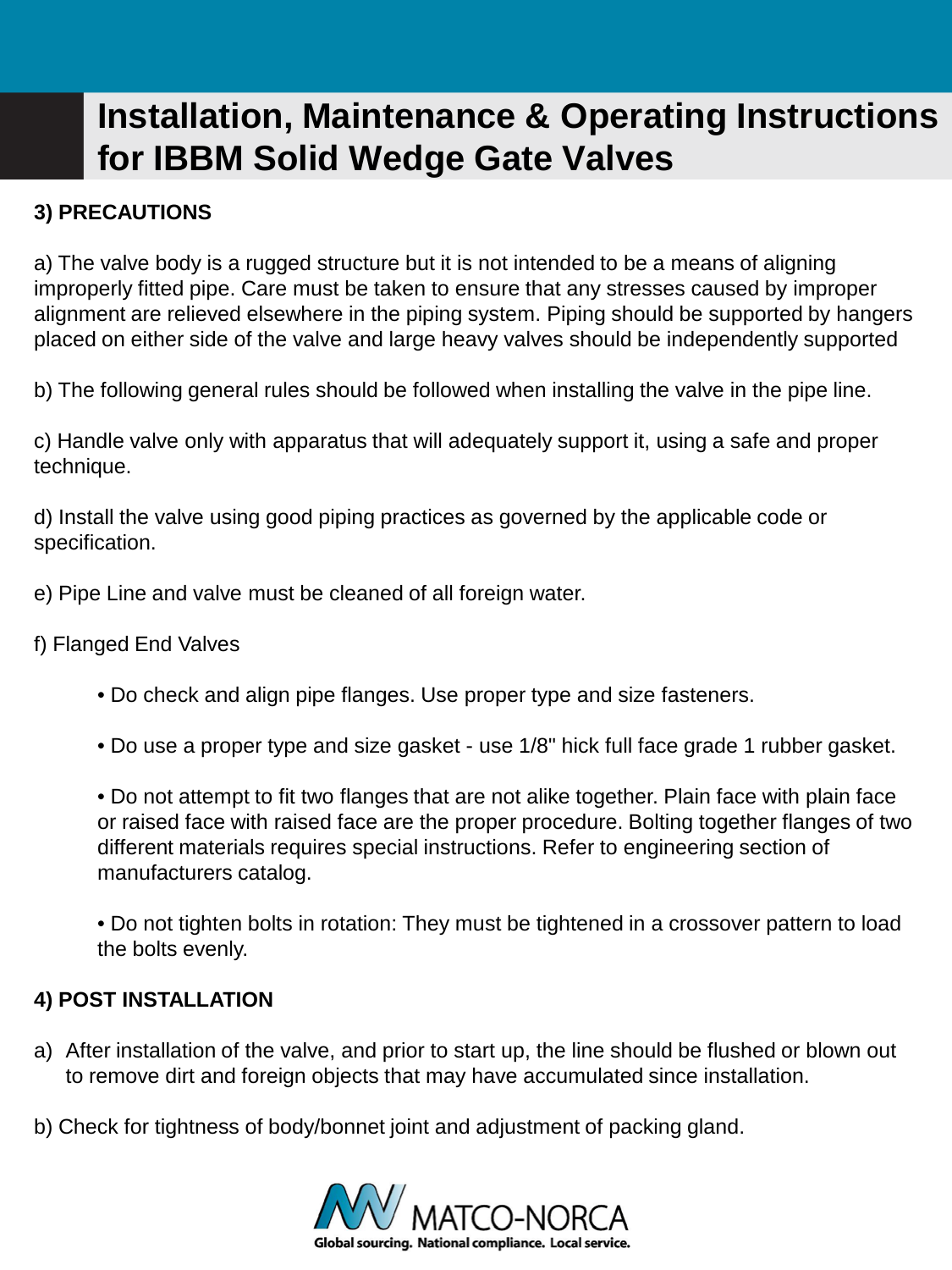c) Operate the valve to make sure that nothing is preventing its proper operation. Valve should be opened and closed twice with no pressure in line.

d) Pressure Test the joint to prove quality of flange bolting, and tightening, etc.

NOTE: Use of caustics or other chemical agents to flush pipe and valve may require the removal of the valve packing and gasket based on compatibility of f flushing agent, gasket and packing material.

#### **5) MAINTENANCE AND TROUBLE SHOOTING**

Valves do not need much attention, but to assure the best operating life and a lower incidence of maintenance, a program for periodic inspection should be established.

Items to check on a periodic basis:

a) Gland should be kept tight to avoid leakage. Avoid over tightening stuffing nuts or stuffing box packing. This unduly compresses the packing which considerably shortens its life and increases operating torque. The gland should be only as tight as is necessary to seal

b) Observe valve for leakage taking special note of the body/bonnet joint area, the end connections and the pressure retaining shell. If leakage at the body/bonnet joint is evident, check tightness of bolts in a bolted bonnet valve, bonnet or union nut in a threaded or union bonnet valve.

c) Lubrication and cleanliness of exposed stems. Valve stems should be lubricated with a Mobil Mobilith AWO Multipurpose grease.

d) Gears are lubricated at the factory and covers should not be disturbed. No additional lubrication is necessary. Every two years grease should be inspected and lubricant should be added. Use Mobil grease NlG1 Grade #2.

> NOTE: Use of a tacky lubricant on exposed threads can pick up abrasive particles in the atmosphere. Dry film lubricants are preferred.

e) Open and Close valve to check for possible obstruction to travel.

f) Check tightness of yoke or operator bolting.

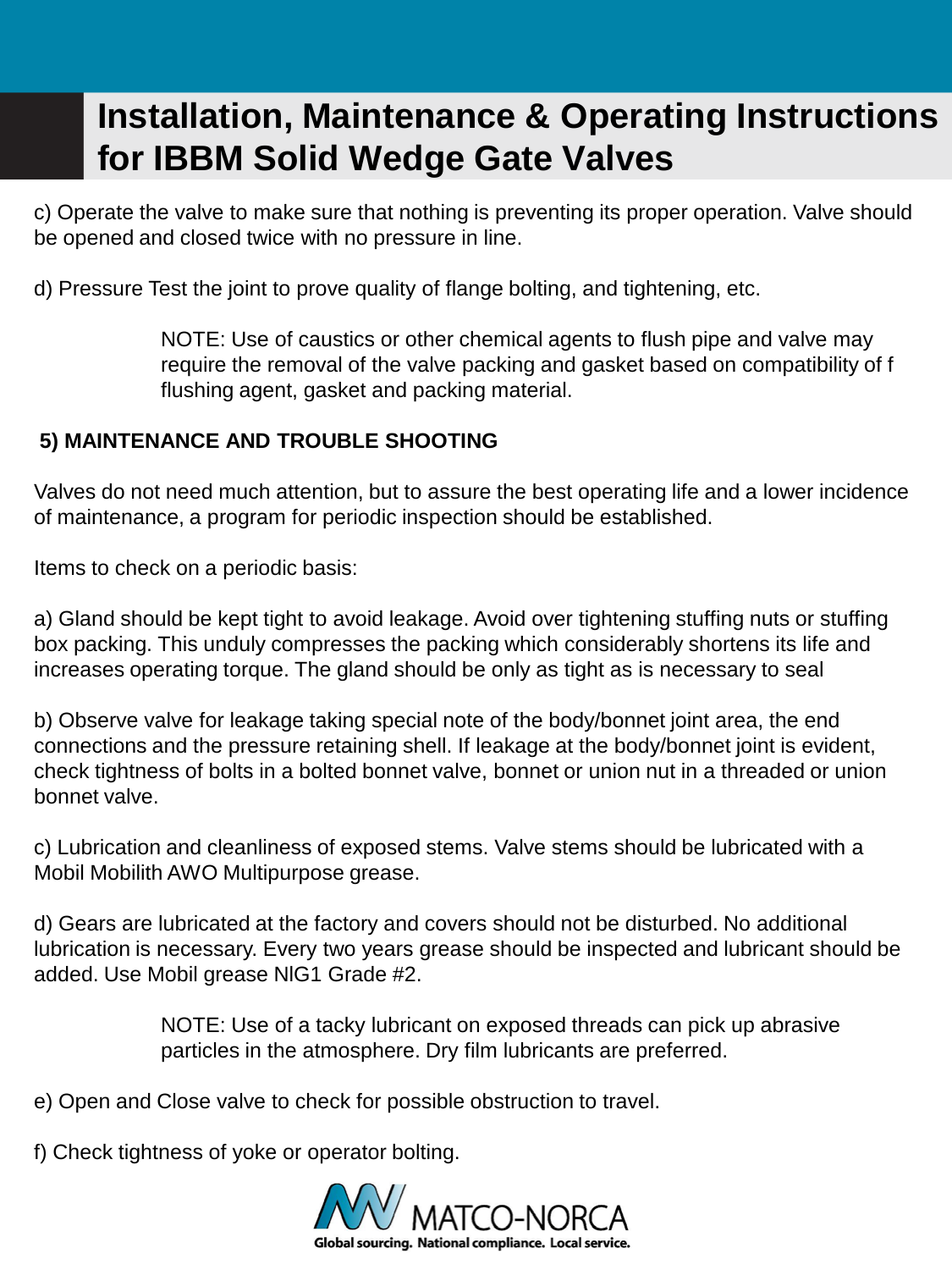### **6) REPAIRS**

The following general instructions are offered to make limited repairs to the valve. For major repairs contact the authorized representative for special instructions. Always give the information shown on the identification plate affixed to the valve.

a) When holding a valve in a vise to work on it, always put the valve ends against the vise jaws. Never hold the valve with the vise jaws pressing against the valve sides since this will cause distortion.

b) Repacking - Isolate and depressurize valve prior to attempting to and packing or repack valve. Although valve is designed for repacking under pressure, there may be foreign material on the backseat so it is good practice to repack only when valve is depressurized. loosen and remove packing retainer, remove all sets of packing from stuffing box. Clean out stuffing box and inspect stem for signs of damage wear or roughness of he stem can make repacking futile.

c) Install new packing and reassemble packing retainer to valve. Installing the packing alternating seem to prevent leakage.

d) Replacing Bonnet Gasket - Isolate and depressurize valve prior to attempting to disassemble valve. Note: Valve must be in mid point of travel. Never disassemble or assemble fully closed valve.

On bolted bonnet valves, mark the body and bonnet flanges so they may be mated in the same position when reassembled.

Valves having large or heavy top works will require the use of a hoist or crane to support and lift the top works away from the valve body.

Loosen bonnet joint and lift bonnet and top works away from the body in a direct straight line. On gate valves, he wedge should be marked so that it goes back against the same seat rings when reassembled.

Reassemble in reverse order of above instructions. If valve has not been repacked recently, it should be done prior to placing the valve back into service.

Prior to repressurizing the valve, recheck the tightness of the body/bonnet joint.